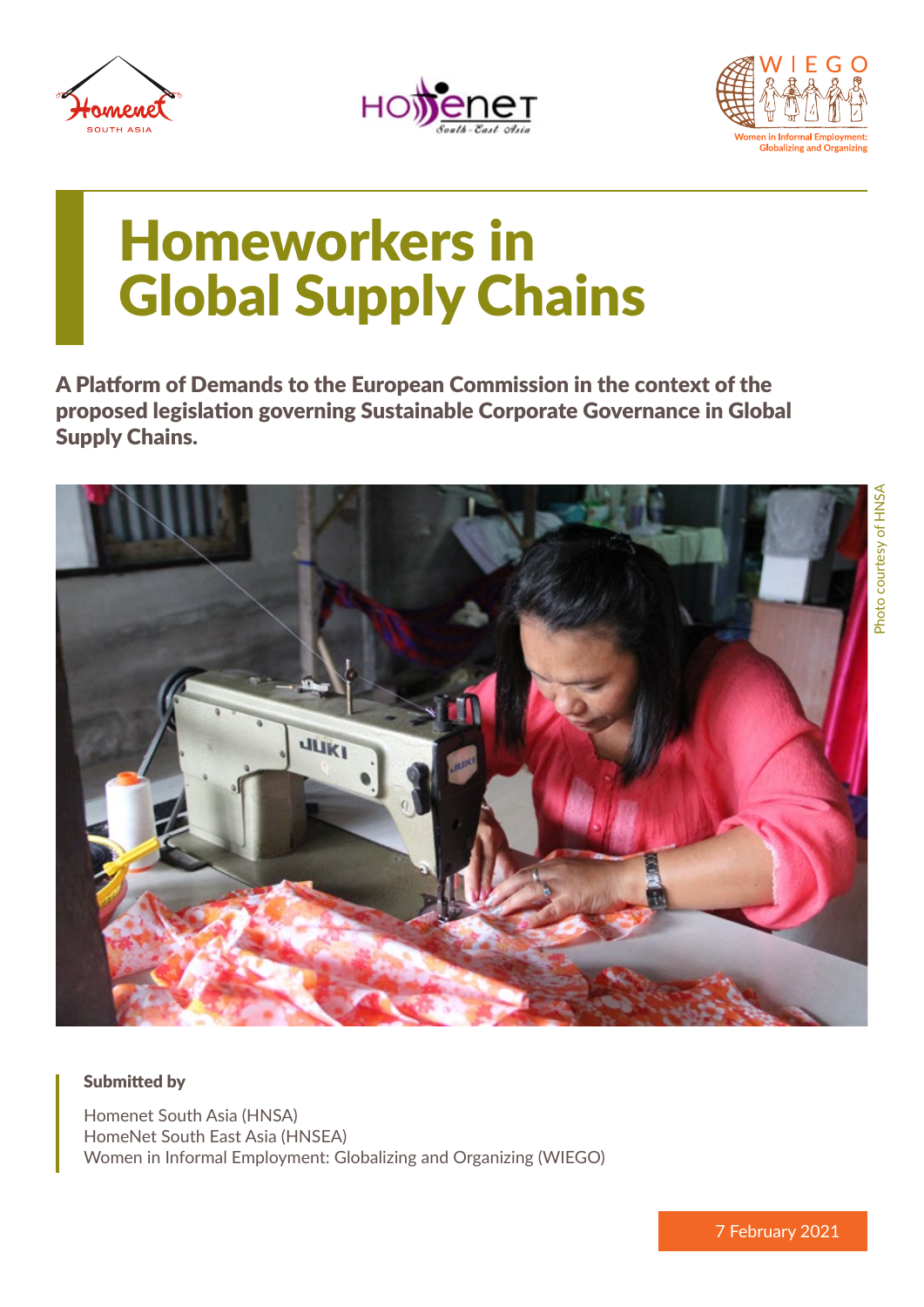## 1. Introduction

The [ILO Home Work Convention, 1996 \(No. 177\)](https://www.ilo.org/dyn/normlex/en/f?p=NORMLEXPUB:12100:0::NO::P12100_INSTRUMENT_ID:312322) defines home work as "work carried out by a person (i) in his or her home or in other premises of his or her choice, other than the workplace of the employer; (ii) for remuneration; (iii) which results in a product or service as specified by the employer, irrespective of who provides the equipment, materials or other inputs used".

A recent ILO publication on home work, [Working from home: From invisibility](https://www.ilo.org/wcmsp5/groups/public/---ed_protect/---protrav/---travail/documents/publication/wcms_765806.pdf) to decent work suggests that the Convention covers three categories of home work: industrial home work, telework and home-based digital platform work. This submission and platform of demands represents industrial homeworkers in global supply chains, especially from South and South East Asia.

Homeworkers produce goods for global supply chains from within or around their own homes. The work they do can vary greatly: stitching garments and weaving textiles; stitching shoe uppers and footballs; producing craft products; processing and preparing food items; rolling incense sticks, cigarettes and cigars; assembling or packaging electronics, automobile parts, and pharmaceutical products; and more. Although they remain largely invisible, homeworkers are engaged in many branches of industry—old and new—and represent a significant share of employment in global supply chains, especially in Asia.

Many firms outsource production to homeworkers, especially women, to cut costs, maximize profits, meet fluctuations in demand, add value to products through hand embroidery and embellishments and retain flexibility. Advances in technology have facilitated this outsourcing of production to homeworkers. Home work in its modern form is therefore driven in large part by the purchasing practices of firms and is facilitated by changes in trade and technology. Outsourcing of work to homeworkers, and the associated downloading of costs and risks to these workers, is therefore inextricably linked to how global production is organized.

On 9 February 2015, 60 home-based worker organizations from 40 countries met in Delhi, India. They adopted the "Delhi Declaration of home-based workers," which includes demands addressed to their employers in domestic and global brands. In March 2016, homeworker organizations from eleven South and South-East Asian countries met in Ahmedabad, India to prepare for the 2016 International Labour Conference (ILC)'s general discussion on global supply chains. They drafted a platform of demands to present to the worker group at the ILC. Reflecting ILO Convention 177 on Home Work, the ILC's General Conclusions recognized homeworkers as legitimate workers in global supply chains, irrespective of whether they are recognized as employees by national legislation.

Fourteen organizations, who are members of HomeNet South Asia and HomeNet South East Asia, have drawn on these platforms to make specific requests of the European Commission as it drafts the Mandatory Due Diligence legislative framework.

## 2. How significant are homeworkers?

*Home-based workers* are workers who produce goods and/or provide services for the market in their own home or in a structure attached to their own home. Globally there are 260 million homebased workers, representing 8 per cent of the global workforce (ILO, 2021; Bonnet, et al 2021). *Homeworkers* are a subset of home-based workers. They are dependent rather than independent and include teleworkers, digital platform workers and contracted workers. Those in manufacturing are often dependent on a firm or its contractors for work orders, supply of raw materials and sale of finished goods. They include workers referred to as piece-rate workers or sub-contracted workers. They are often misclassified as independent workers so the current ILO estimate of 49 million homeworkers which includes only those who identify as employees is an undercount. Better measurement of this work arrangement is a priority and is now underway (ILO 2021).

Special tabulations for India using a proxy measure to capture those workers classified as selfemployed home-based workers but in a dependent work arrangement provide a more accurate measure of homeworkers in the country. According to the 2017-18 India Periodic Labour Force Survey, there were about 35 million home-based workers representing 9.8 per cent of all workers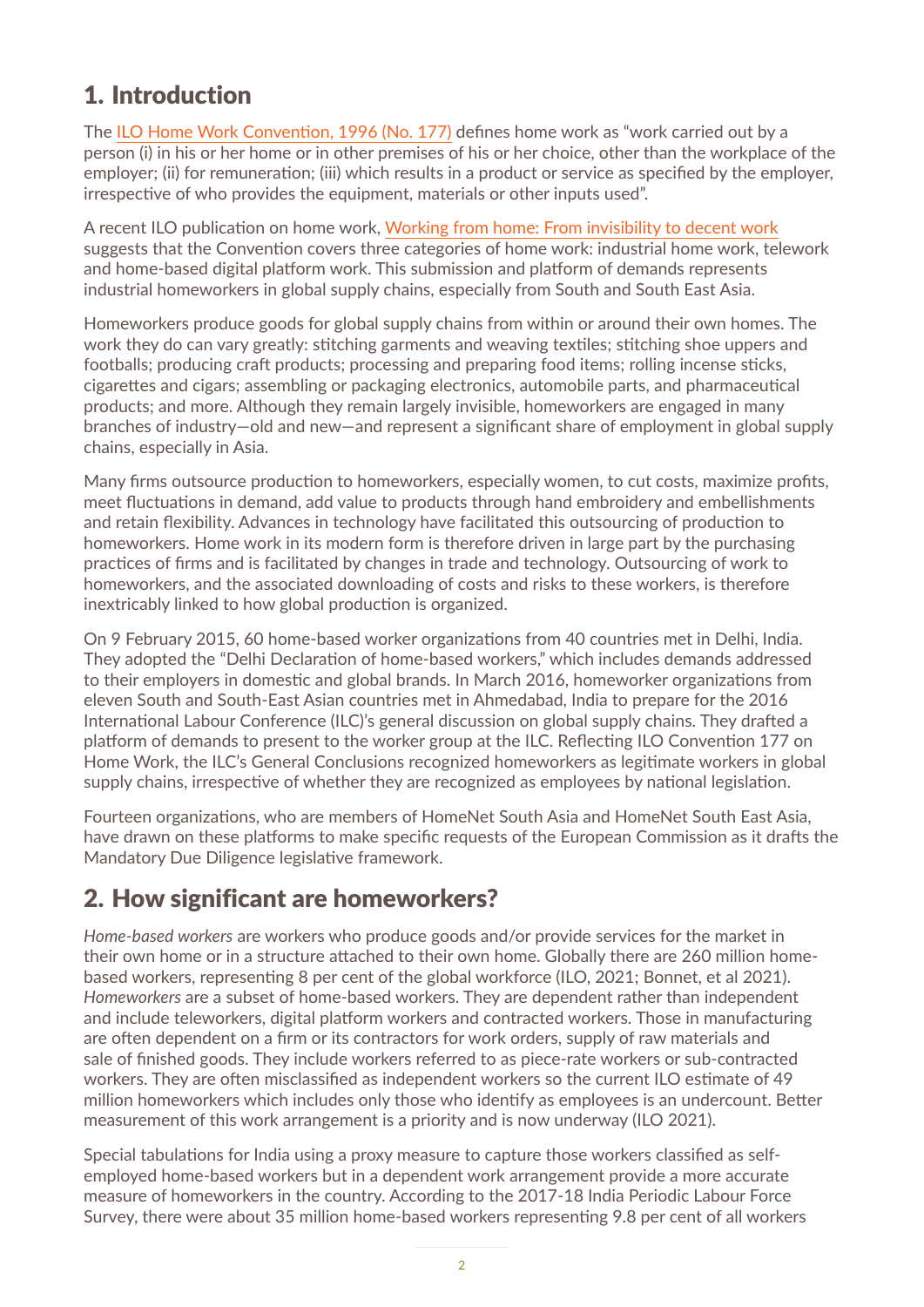in India of whom 3.1 million were identified as homeworkers. When 2.35 million home-based beedi rollers and almost 800,000 home-based embroiderers, most of whom are sub-contracted, are reclassified as probable homeworkers, the number of homeworkers increases to 6.24 million, a dramatic 201 per cent increase (ILO 2021). Further, a recent survey of 340 garment factories in Delhi and Bengaluru showed tha[t 58 per cent of surveyed factories](https://na01.safelinks.protection.outlook.com/?url=https%3A%2F%2Fonlinelibrary.wiley.com%2Fdoi%2F10.1111%2Filr.12149&data=04%7C01%7C%7C51f53667ca514267d2f508d8c7717d78%7C84df9e7fe9f640afb435aaaaaaaaaaaa%7C1%7C0%7C637478637530835365%7CUnknown%7CTWFpbGZsb3d8eyJWIjoiMC4wLjAwMDAiLCJQIjoiV2luMzIiLCJBTiI6Ik1haWwiLCJXVCI6Mn0%3D%7C1000&sdata=0QApyzDjXuQ8zf%2FxXL2Erm8YZLjgdhbQf57qvYvoeZk%3D&reserved=0) outsource to homeworkers (Anner 2019)

Consider also what we know about homeworkers in Pakistan. Between 2012/13 and 2017/18, the number of home-based workers in the country tripled, largely due to the increase in the manufacturing of textiles and apparel (Akhtar, 2020). While an accurate number of homeworkers cannot now be identified, data show that piece-rate workers, many of whom are in global supply chains, number around 27 per cent of non-agricultural home-based workers in Pakistan. The overwhelming majority of piece-rate workers (94 per cent) are women; only 6 per cent are men. Further, 55 per cent of women working in manufacturing are piece-rate workers, while only 7 per cent of men in manufacturing are piece-rate workers.

## 3. How are homeworkers inserted into supply chains?

Homeworkers produce goods and/or provide services for both global and domestic supply chains from their homes. Some homeworkers work together in groups: either in one woman's home or in a common space in their neighbourhood.

Homeworkers may be contracted directly by factories or through third party contractors, and sometimes by other homeworkers (who are contracted by factories or intermediaries). Typically an intermediary (or "contractor") delivers the products to homeworkers' homes and fetches the completed goods. In some instances, homeworkers are a permanent part of the supply chain, working between seven and twelve hours, six days a week. Other times, contractors bring the work to homeworkers when the factory has an oversupply of work. Like contract and piece rate workers, homeworkers' hours tend to fluctuate. For example a Philippines study documents that during low season homeworkers work 3-6 hours a day, whereas in high season they work up to 18 hours a day (Sudarshan et al. 2007). In Indonesia, half of surveyed homeworkers work less than 35 hours a week, but one third work more than 48 hours per week. In Thailand, three out of every four homeworkers work more than 40 hours per week (Hast 2011; HomeNet Thailand 2013).

Typically an intermediary (or "contractor") delivers the garments and threads to homeworkers' homes and fetches the completed goods. Homeworkers are paid by the piece. Generally they earn a lower piece rate than workers in factories who produce for the same brand, and well below the minimum wage. A 6-province survey in Indonesia found that homeworkers earn just under half the minimum wage (ILO 2015). An ILO study of 406 homeworkers in Pakistan notes that homeworkers worked 12.5 hours a day, six days a week, which generated PKR 4,342 (equivalent to \$41.42 USD) per month. This is less than one third of the statutory minimum wages of PKR 14, 000 per month (Zhou 2017). In Vietnam homeworkers earn less than half the average factory worker (CCR 2019).

 In addition to low wages, homeworkers carry non-wage costs, such as training costs and occupational health and safety costs. They absorb production costs, including the cost of equipment (such as sewing machines, needles and scissors); the cost of space and electricity; and the cost of transport if they need to fetch the raw materials and deliver completed goods.

## 4. What do homeworkers produce?

Homeworkers work in global supply chains that produce the following products, among others:

- Garments and textiles (especially embellishments and finishing of factory made garments)
- Home furnishings
- Fashion accessories
- Leather goods (e.g. handbags, wallets and purses)
- Toys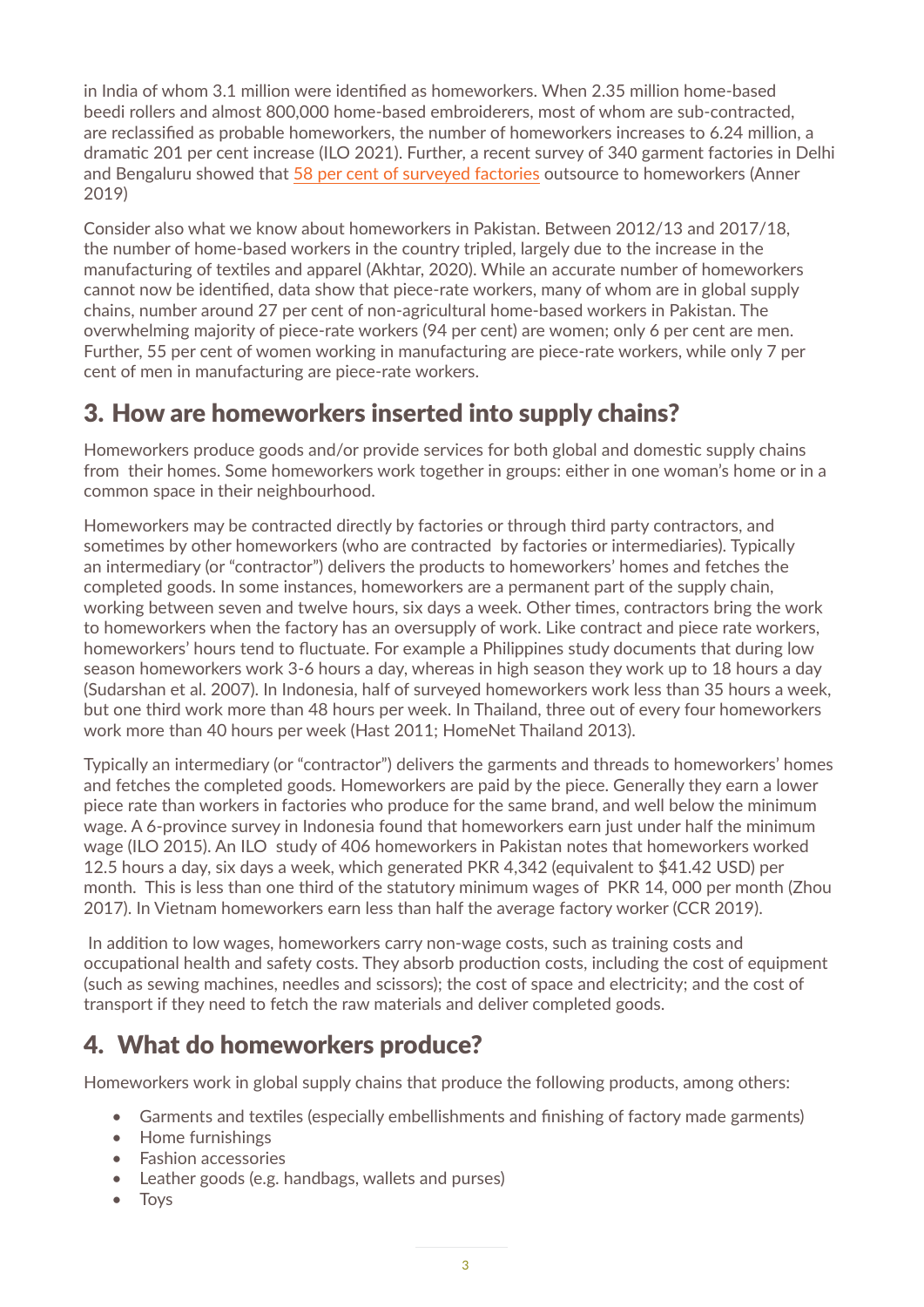- Sporting goods (e.g. footballs, rackets, nets)
- Jewelry
- Furniture
- Carpets and mats
- Footwear
- Cigarettes and cigars
- Processed food
- Crafts

They assemble and/or package:

- Electronics
- Automobile parts
- Pharmaceutical products
- Paper bags and envelopes
- Watch, jewelry and hair dye boxes

With the advent of Information and Communications Technology (ICT), in some countries homeworkers also undertake the following tasks:

- Word and data processing
- Invoicing
- Editing
- Translating
- Transcribing

## 5. Legal protection

Homeworkers are recognized by two international instruments: ILO Convention 177 on Home Work, 1996 and the OECD Due Diligence Guidance for Responsible Supply Chains in the Garment and Footwear Sector (the "Guidance").

C177 has been ratified by ten countries. C177 addresses legislation at national level. Argentina, Germany, and Thailand have passed legislation specific to homeworkers. Other countries, including Brazil, Peru, and South Africa, have not ratified the Convention but have incorporated homeworkers into legislation regulating labour relations. Homeworkers have also been included through supply chain legislation. South Australia's Fair Work Act, which regulates the entire supply chain in the textile, footwear, and clothing industries, was amended in 2012 to include homeworkers. However, the implementation and enforcement of legislation to protect homeworkers is limited, even where countries have ratified Convention 177.

Module 12 of the Guidance addresses home work in global supply chains. The module "aims to minimise the risk of the marginalisation of homeworkers" and to "[create] economic and development opportunities" for them. Importantly, it argues that informality does not constitute illegality. Homeworkers are legitimate workers, who should receive equal treatment to factory workers and be "formalized": Homeworkers should be viewed as an intrinsic part of the workforce entitled to receive equal treatment and therefore should be formalized in order to achieve good terms and conditions of employment.

#### OECD Guidance, Module 12, Box 15 explains

Formalization is understood as: providing employment contracts; equal conditions of work to other workers; piece-rates that meet minimum wage requirements; and social security and health insurance.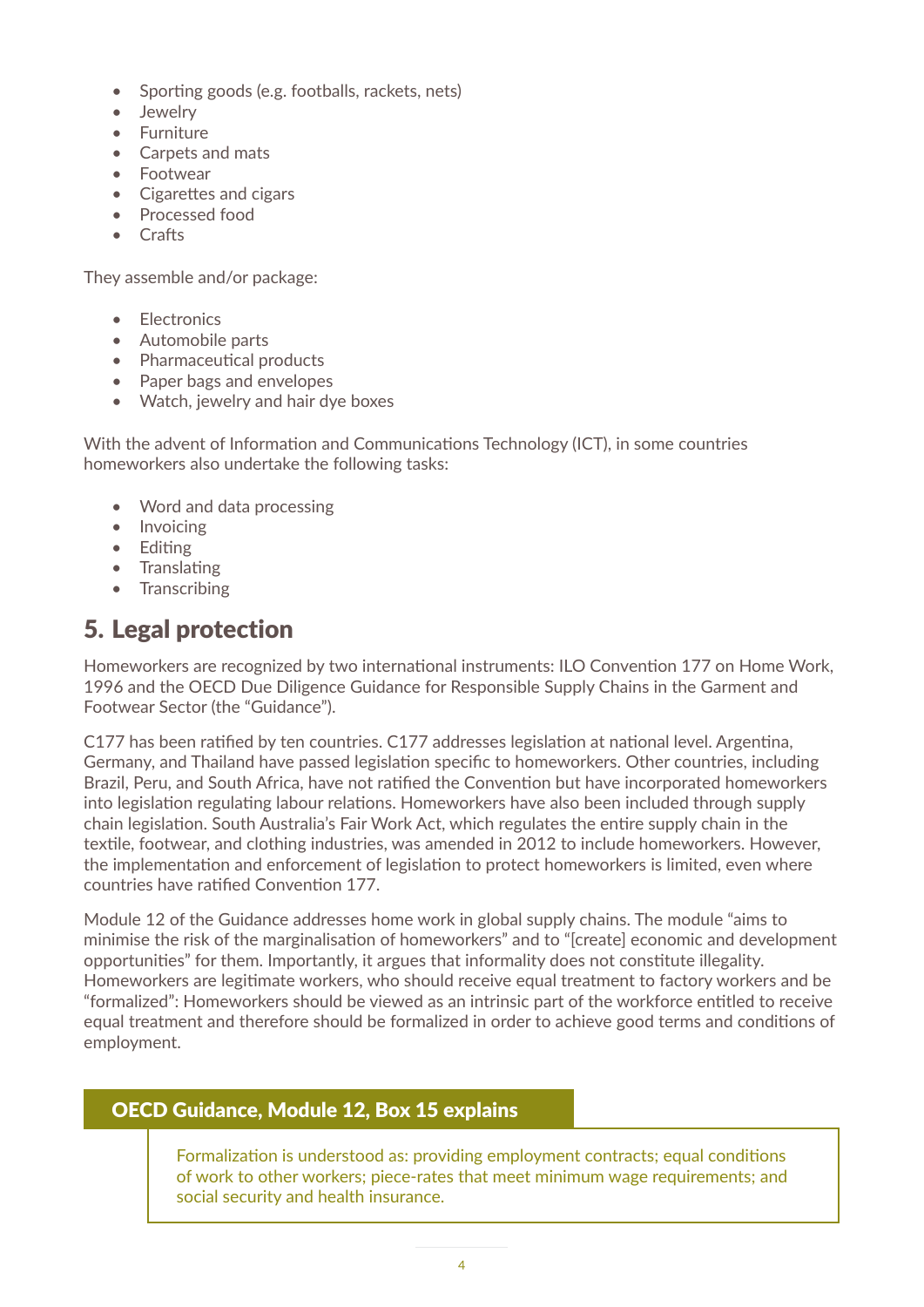Formalization should not impose expectations on homeworkers that further marginalize them (for example, the obligation to work in an employer provided centre may marginalize homeworkers who can only work from home).

The Guidance states that when categorizing homeworkers as "self-employed" entrepreneurs, suppliers and even governments are "neglecting the responsibility to provide more formalized contracts." It argues that the first step to formalization is recognition of "worker status", followed by permitting homeworkers to organize. Collective organization enables homeworkers' participation in social dialogue, which is necessary to improve their terms and conditions of employment.

The module also addresses the importance of organizing:

*"The organisation of homeworkers is an important step that provides them with visibility and recognition and enables social dialogue in order to achieve good terms and conditions of employment. Given the unique needs and circumstances of homeworkers, the organisation of homeworkers may look differently from other organised workforces. The first steps in organising is often taken by community or women's groups who are in a position to organise local groups which can later come together as a federation or a trade union. Given the predominance of women homeworkers in the sector, in many contexts organisers should be women."*

Module 12 provides the following framework for the prevention and mitigation of human rights and labour abuses.

#### a. Identify potential human rights violations

Enterprises are encouraged to:

- Identify product lines and sourcing countries where home work is most prevalent
- Assess suppliers in these product lines and countries to determine whether they have measures in place to ensure that homeworkers are protected.

#### b. Prevent and mitigate human rights violations

The "prevent and mitigate" responsibility has several components. Enterprises are encouraged to:

- Establish "internal protocols" with respect to home work and "pre-qualification systems" for intermediaries or agents that outsource work to homeworkers.
- Include contractual provisions in their agreements that require suppliers, intermediaries or buyers to:
	- a) Keep a record of homeworkers, including the quantity of goods that homeworkers make and how much they are paid;
	- b) Record how long it takes to make items to ensure that piece rates make it possible for homeworkers to earn the minimum wage;
	- c) Record social security or health insurance provided to homeworkers.
- Provide intermediaries with training on their legal and policy obligations.
- Partner with organizations concerned with formalizing home work.
- Engage with local or national governments to provide homeworkers with rights so that homeworkers are treated equally to other workers, including with respect to social security.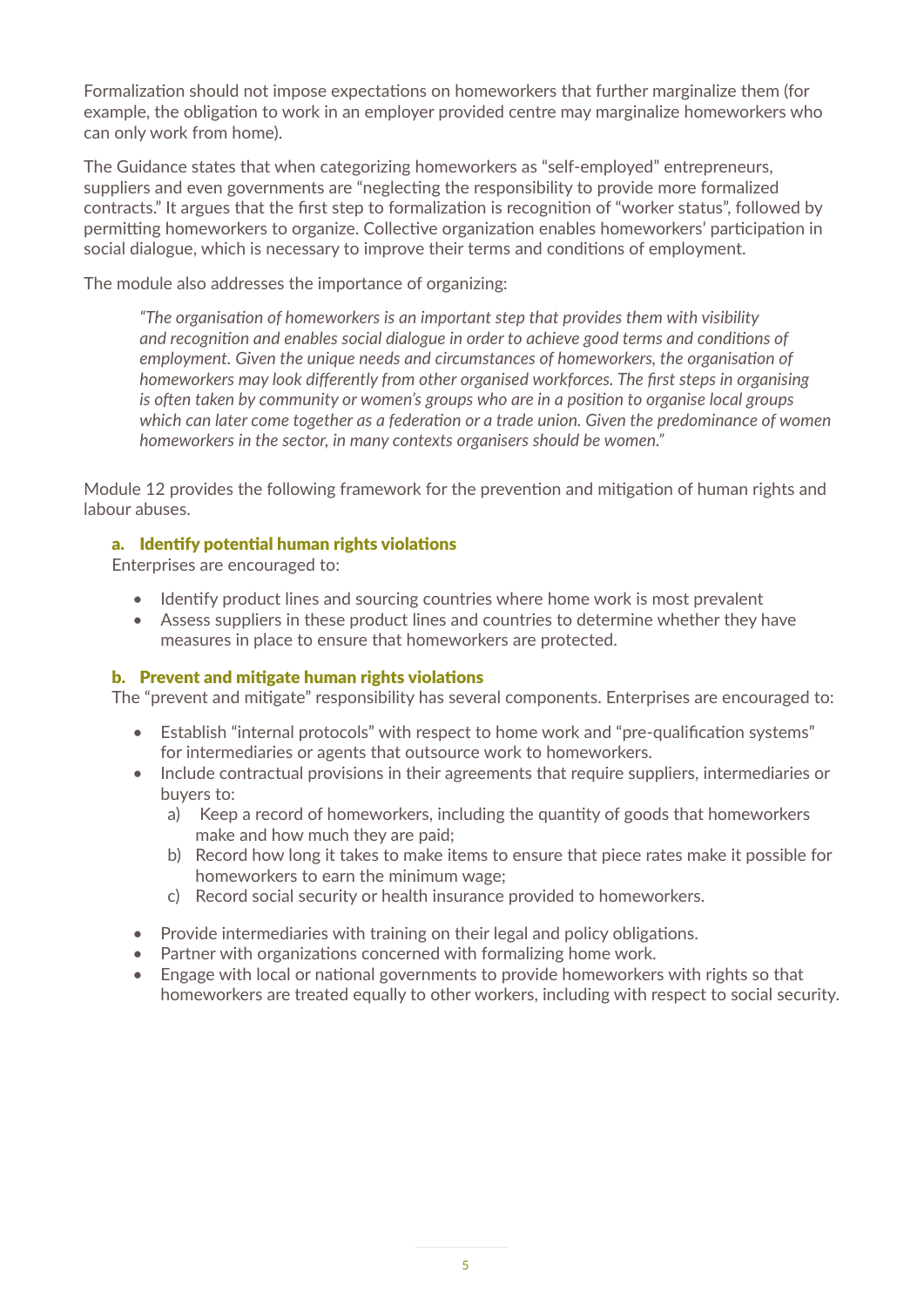## 6. Why support Home work?

Homeworkers make important arguments for why brands and retailers should support, rather than prohibit, home work. First, they argue that factories do not hire older workers. For example, Thai factories do not hire workers over 40 years of age (Von Broembsen et al. 2019), and Indonesian factories have forced people over 50 years of age to resign (Pieper and Putri 2017). The majority of homeworkers in Bulgaria are over 40 years old (Von Broembsen 2019). [An interview with a labour](https://www.researchgate.net/publication/340460592_Abandoned_The_Impact_of_Covid-19_on_Workers_and_Businesses_at_the_Bottom_of_Global_Garment_Supply_Chains)  [relations expert in Bengaluru, India](https://www.researchgate.net/publication/340460592_Abandoned_The_Impact_of_Covid-19_on_Workers_and_Businesses_at_the_Bottom_of_Global_Garment_Supply_Chains) suggests that the work intensity in export factories means that by age 40, workers' bodies are finished: One local labour relations expert in Bengaluru said that garment workers often told him: 'We are like sugarcane to them [the factory owners]. Once they squeeze out all the liquid, they throw us out.' He added that, because of the intense pace of the work, very few workers were able to work past the age of 40. Prohibiting homework would therefore exclude men and women over 40 from the labour market (Anner 2019).

Second, women homeworkers argue that they need to work from home to fulfill their domestic and reproductive responsibilities – cooking, cleaning, collecting water and fuel, and caring for children, grandchildren and sick or disabled relatives. Third, homework enables women who are prevented by cultural and religious norms from working outside the home to participate in the labour market. Finally, homework enables women who live in villages outside of cities to access work, as the intermediaries bring raw materials to them and fetch finished products. For many, travelling is unaffordable and not possible on a daily basis.

## 7. Homeworkers' demands to the European Union Commission

Homeworkers' are organized and their organizations demand that homeworkers are included in the European Union's member countries' Mandatory Due Diligence Legislation, and in the European Union Commission's legislative framework. Inclusion would mean the following:

#### 1. Recognition as workers entitled to freedom of association and collective bargaining

Enterprises ( hereinafter "brands and retailers") should acknowledge that sub-contracting to homeworkers is a widespread practice in their global supply chains. Brands and retailers should recognize homeworkers as legitimate workers in their supply chains. They should not be allowed to ban home work, as banning outsourcing simply drives the process underground and leaves the most vulnerable workers in the chain even more unprotected, thereby facilitating the violation of their human rights.

Recognition includes the following:

- a) Homeworkers in global supply chains should be recognized through their inclusion in all due diligence processes in accordance with ILO Convention 177, the OECD Guidance and the ILO's [Good Practice Guidelines on the Employment of Homeworkers](https://www.ilo.org/wcmsp5/groups/public/---asia/---ro-bangkok/---ilo-jakarta/documents/publication/wcms_236509.pdf).
- b) They should be given recognition as homeworkers in official statistics and the provision of identity documents (where applicable).
- c) Like other workers, homeworkers should enjoy the right to freedom of association. Their organizations may take the form of a trade union, a cooperative society, or other forms of membership-based organizations, the latter two especially in countries that do not recognize informal workers' rights to register their organizations as trade unions. Brands should consult homeworkers' organizations to co-design complaints processes and grievance mechanisms and should ensure their participation in all grievance and remedial processes.
- d) The OECD Guidance states that brands recognize homeworkers by formalizing them through written contracts of employment.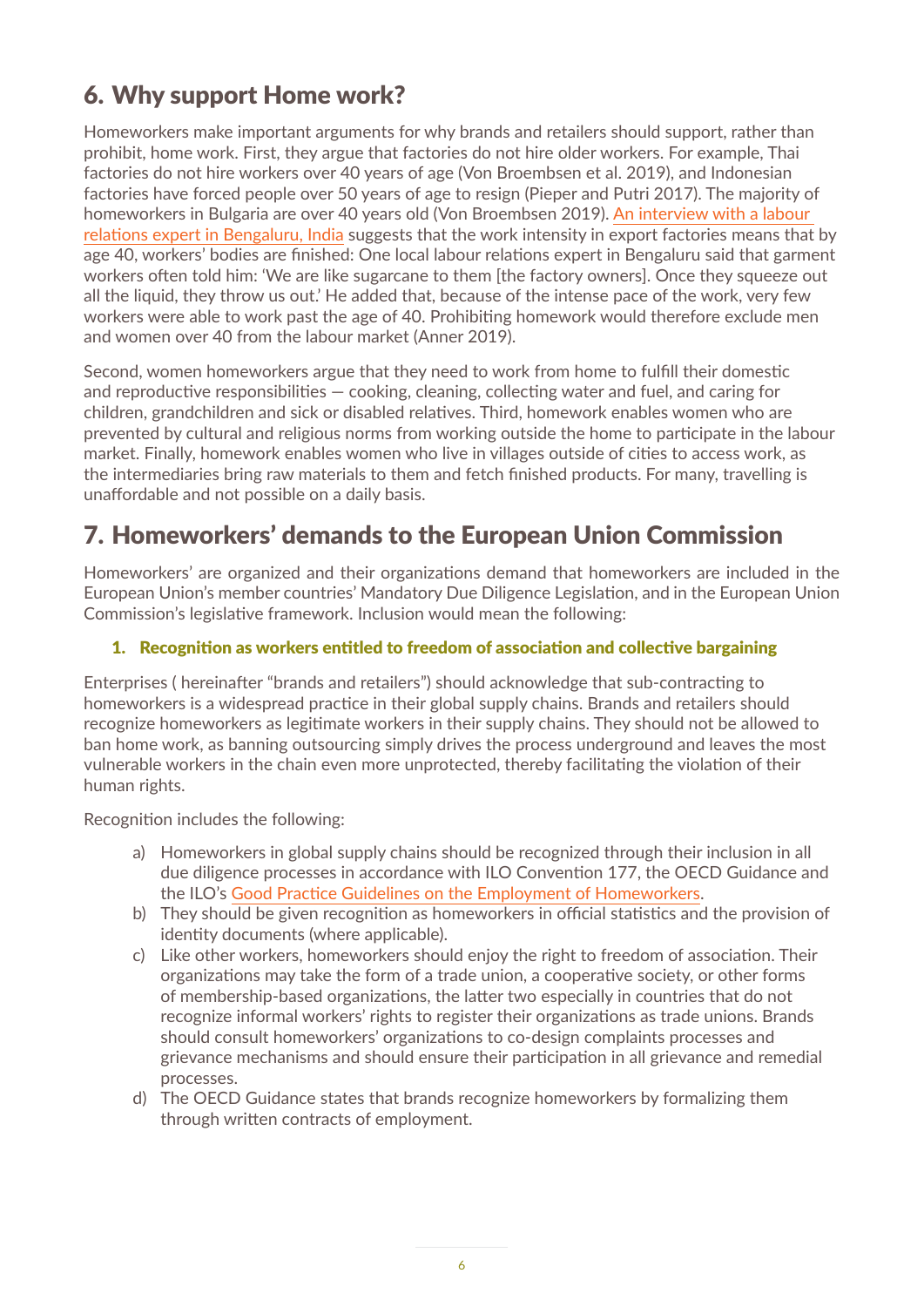#### 2. Written contracts

Brands must contractually oblige their suppliers to ensure that homeworkers are given written contracts written in simple terms in the language of the homeworker. The contract must include:

- a) The name of the brand/retailer for whom the homeworker is producing the goods.
- b) The name of the local supplier/factory that is outsourcing the work, and the name, sex and age of the homeworker.
- c) The piece-rate paid per piece and the basis of calculation e.g. hourly/piece rate/rate for the job. Rates must at least equal statutory minimum wages for a normal working day. [See [here](https://shelleymarshall.net/homework-in-thailand-resources) for an example of a time-motion study to determine a fair piece rate].
- d) Payment terms: on receipt of goods, or within 7 days.
- e) A transparent and fair quality control process for the acceptance or rejection of goods produced, including a process of appeal.
- f) The homeworker's entitlement to social security and other social protection benefits required by law.
- g) A clear statement of the right of the homeworker to raise a grievance with the contractor, without fear of discrimination or dismissal and outline the formal grievance procedure if the grievance is not resolved.
- h) A clear statement of the right of the homeworker to join a collective workers' organization of her/his choice, and to be represented by such an organization, in accordance with the ILO fundamental principles of freedom of association and collective bargaining and ILO Convention 177 on Home Work.
- i) The signatures of the parties to the contract and the date on which the contract was signed.

#### 3. Employment benefits

- a) All employment benefits that are enjoyed by factory workers in the same supply chain must be extended to homeworkers.
- b) Brands and retailers must ensure that their suppliers are responsible for homeworkers' occupational health and safety, including informing homeworkers of the hazards of raw materials, training homeworkers to adopt safe working processes and providing homeworkers with personal protective equipment.
- c) Failure to provide such equipment must result in joint and several liability for the medical, rehabilitation and funeral expenses which arise in the course of homeworkers carrying out their work.<sup>1</sup>
- d) Where specific social protection provisions for homeworkers exist in law, the contractor must ensure that the contracted worker is registered for these provisions and facilitate their access.
- e) Where specific social protection provisions for homeworkers exist in law, the brand must contractually oblige its suppliers to ensure that the homeworker is registered for these provisions and facilitate access to such entitlements.
- f) Entitlements specific to women workers should be ensured for women homeworkers, including maternity protection, childcare, and protection from gender-based violence while at work.

#### 4. Maintaining a register of contracted homeworkers

Enterprises must contractually oblige their suppliers to ensure that all tiers of the supply chain keep a register of the names and contact details of all contracted homeworkers, with copies of all individual contracts. In accordance with the OECD Guidance, the register should include a record of the quantity of goods produced by each homeworker, the basis of payment and when and how much they are paid.

<sup>1</sup> See section 24 of Thailand's Homeworker Protection Act B.E.2553 (2010)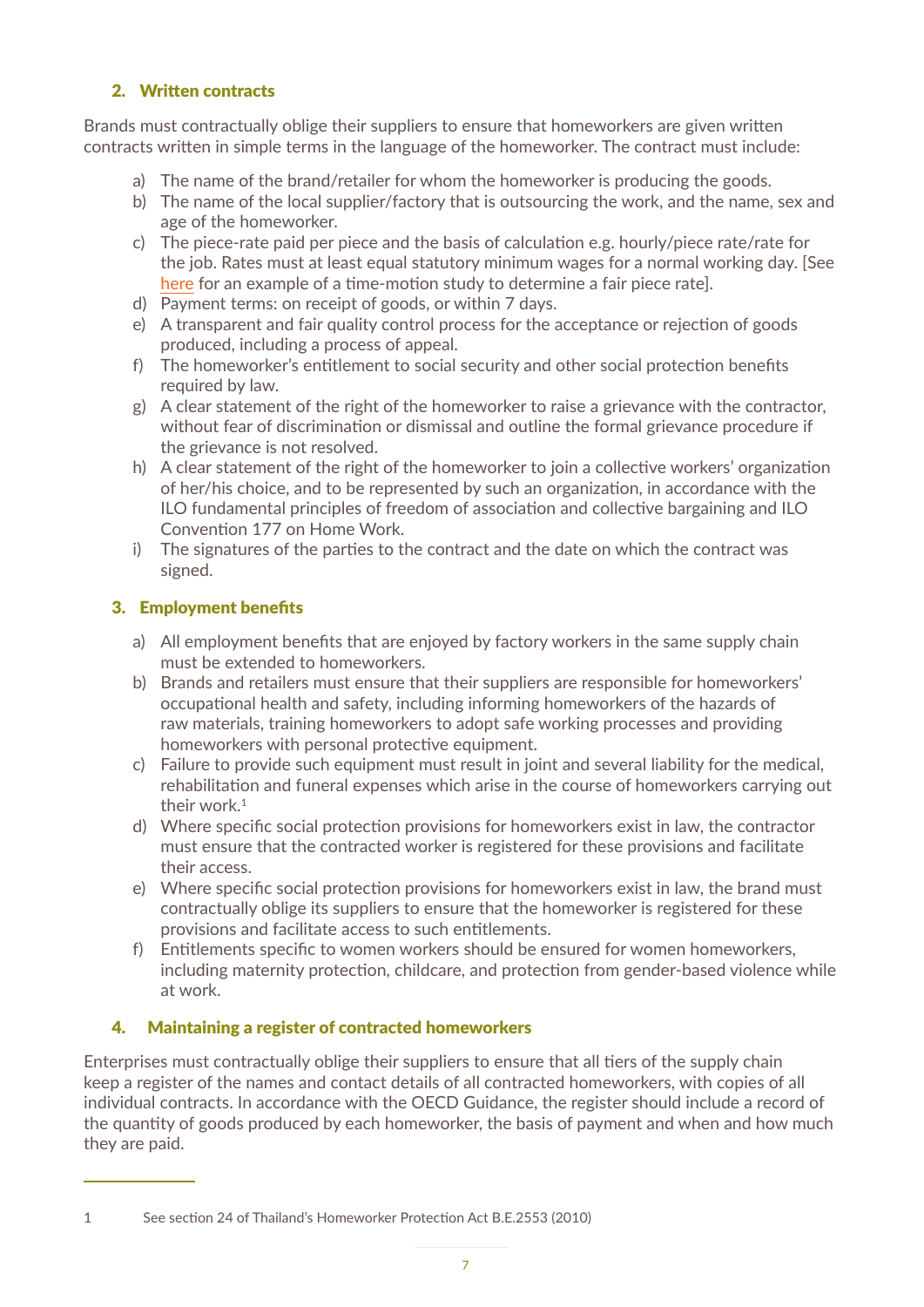#### 5. Other obligations

Enterprises must include in their contracts with suppliers, obligations on suppliers:

- a) To train contractors/intermediaries on homeworkers' labour and human rights.
- b) To provide 'know-your-rights' training to all workers, including homeworkers.

In accordance with the OECD Guidance, brands and retailers should:

- a) Partner with organizations concerned with formalizing home work, especially to design complaints mechanisms to ensure that homeworkers who complain do not lose their jobs; and to give their input on appropriate remedies in the case of the violation of homeworkers' rights.
- b) Engage with national governments to collect and produce statistics on homeworkers and to provide homeworkers with rights to employment based social security.

WIEGO, HNSA and HNSEA and their members urge the European Commission to consider the above demands when drafting the regulation governing Sustainable Corporate Governance in Global Supply Chains.

### **References**

Akhtar, Sajjad. 2020. [Home-based Workers in Pakistan: A Statistical Profile](https://www.wiego.org/publications/home-based-workers-pakistan-statistical-profile), WIEGO Statistical Brief no. 26.

Anner, Mark. 2019. [Predatory purchasing practices in global apparel supply chains and the employment](https://onlinelibrary.wiley.com/doi/abs/10.1111/ilr.12149)  [relations squeeze in the Indian garment export industry.](https://onlinelibrary.wiley.com/doi/abs/10.1111/ilr.12149) *International Labour Review Volume 158, Issue 4.*  <https://doi.org/10.1111/ilr.12149>.

CCR CSR. 2019. [In the Interest of the Child? Child Rights and Homeworkers in Textile and Handicraft](https://childrights-business.org/sites/default/files/CCR%20CSR_STC%20Study%20on%20Child%20Rights%20and%20Homeworkers_2019.pdf)  [Supply Chains in Asia.](https://childrights-business.org/sites/default/files/CCR%20CSR_STC%20Study%20on%20Child%20Rights%20and%20Homeworkers_2019.pdf)

Hast, Jing. 2011. [Homeworkers' Conditions in The Garment Industry in Thailand: A Field Study on the](https://www.diva-portal.org/smash/get/diva2:1309362/FULLTEXT01.pdf)  [Opportunities and Improvements for Homeworkers in their Business and Entrepreneurship.](https://www.diva-portal.org/smash/get/diva2:1309362/FULLTEXT01.pdf)

Florence Bonnet, Françoise Carré, Martha Chen and Joann Vanek. 2021. Home-based workers in the World: A Statistical Profile, WIEGO Statistical Brief, no. 27.

HomeNet Thailand. 2013. [Homeworkers in Thailand and their Legal Rights Protection.](http://www.wiego.org/sites/default/files/resources/files/Thailand-Homeworkers-in-Thailand-and-Legal-Rights-Protections.pdf)

ILO (2015), [Homeworkers in Indonesia: Results from the Homeworker Mapping Study in North](https://www.ilo.org/wcmsp5/groups/public/---asia/---ro-bangkok/---ilo-jakarta/documents/publication/wcms_438252.pdf)  [Sumatra, West Java, Central Java, Yogyakarta, East Java and Banten.](https://www.ilo.org/wcmsp5/groups/public/---asia/---ro-bangkok/---ilo-jakarta/documents/publication/wcms_438252.pdf)

ILO. 2021. [Working from Home: From Invisibility to Decent Work.](https://www.ilo.org/wcmsp5/groups/public/---ed_protect/---protrav/---travail/documents/publication/wcms_765806.pdf)

Pieper, Anton and Prashasti Putri. 2017. [No excuses for homework: Working conditions in the](https://labourbehindthelabel.net/wp-content/uploads/2017/03/2017-08-No-excuses-for-homework.-Working-conditions-in-the-Indonesian-leather-and-footwear-sector.pdf)  [Indonesian leather and footwear sector.](https://labourbehindthelabel.net/wp-content/uploads/2017/03/2017-08-No-excuses-for-homework.-Working-conditions-in-the-Indonesian-leather-and-footwear-sector.pdf)

Ratna Sudarshan, Shanta Venkataraman, and Laveesh Bhandari. 2007. ["Subcontracted Homework in](https://www.taylorfrancis.com/chapters/subcontracted-homework-india-case-study-three-sectors-ratna-sudarshan-shanta-venkataraman/e/10.4324/9780203966532-17)  [India: A Case Study of Three Sectors](https://www.taylorfrancis.com/chapters/subcontracted-homework-india-case-study-three-sectors-ratna-sudarshan-shanta-venkataraman/e/10.4324/9780203966532-17)" in Santosh K. Mehrotra and Mario Biggeri (eds), Asian Informal Workers: Global Risks Local Protection.

Von Broembsen, Marlese. 2019. [The European Union's Commodification of Bulgarian Homeworkers:](https://www.wiego.org/sites/default/files/publications/file/VonBroembsen_EU_Commodification_Bulgarian_Homeworkers_WIEGO_WP40.pdf)  [Regulating informal labour in global production networks.](https://www.wiego.org/sites/default/files/publications/file/VonBroembsen_EU_Commodification_Bulgarian_Homeworkers_WIEGO_WP40.pdf) WIEGO Working Paper No. 40. Manchester, UK: WIEGO.

Von Broembsen, Marlese, Jenna Harvey and Marty Chen. 2019. [Realizing Rights for Homeworkers: An](https://carrcenter.hks.harvard.edu/files/cchr/files/ccdp_2019_004_realizing_rights.pdf)  [Analysis of Governance Mechanisms.](https://carrcenter.hks.harvard.edu/files/cchr/files/ccdp_2019_004_realizing_rights.pdf) CCDP 2019-004, March 2019.

Zhou, M, ["Pakistan's Hidden Workers: Wages and Conditions of Home-based Workers and the Informal](https://www.ilo.org/wcmsp5/groups/public/---asia/---ro-bangkok/---ilo-islamabad/documents/publication/wcms_554877.pdf)  [Economy](https://www.ilo.org/wcmsp5/groups/public/---asia/---ro-bangkok/---ilo-islamabad/documents/publication/wcms_554877.pdf)" (ILO: Geneva, 2017).